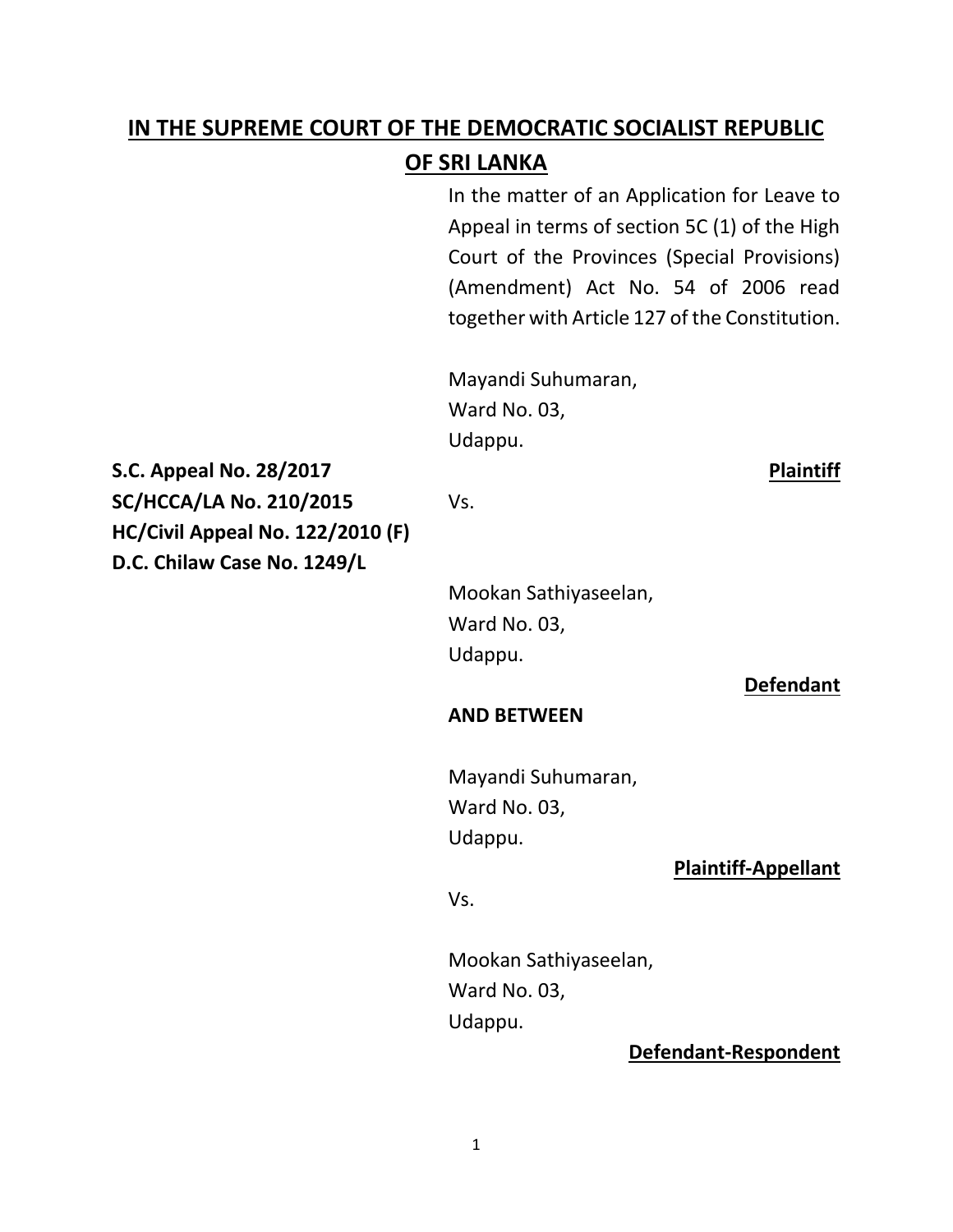# **AND NOW BETWEEN**

Mayandi Suhumaran, Ward No. 03, Udappu.

# **Plaintiff-Appellant-Appellant**

Vs. Mookan Sathiyaseelan, Ward No. 03, Udappu.

**Defendant-Respondent-Respondent**

**Before: P. Padman Surasena, J.**

**A.L.S. Gooneratne, J.**

**Janak De Silva, J.**

#### **Counsel:**

M.A. Sumanthiran PC with K. Pirabakaran and Divya Mascarange for the Plaintiff-Appellant-Appellant

Shantha Jayawardena with Niranjan Arulpragasam for the Defendant-Respondent-Respondent

# **Written Submissions tendered on:**

21.08.2017 and 19.02.2021 by the Plaintiff-Appellant-Appellant

22.06.2017 by the Defendant-Respondent-Respondent on

**Argued on:** 08.03.2021

**Decided on:** 04.10.2021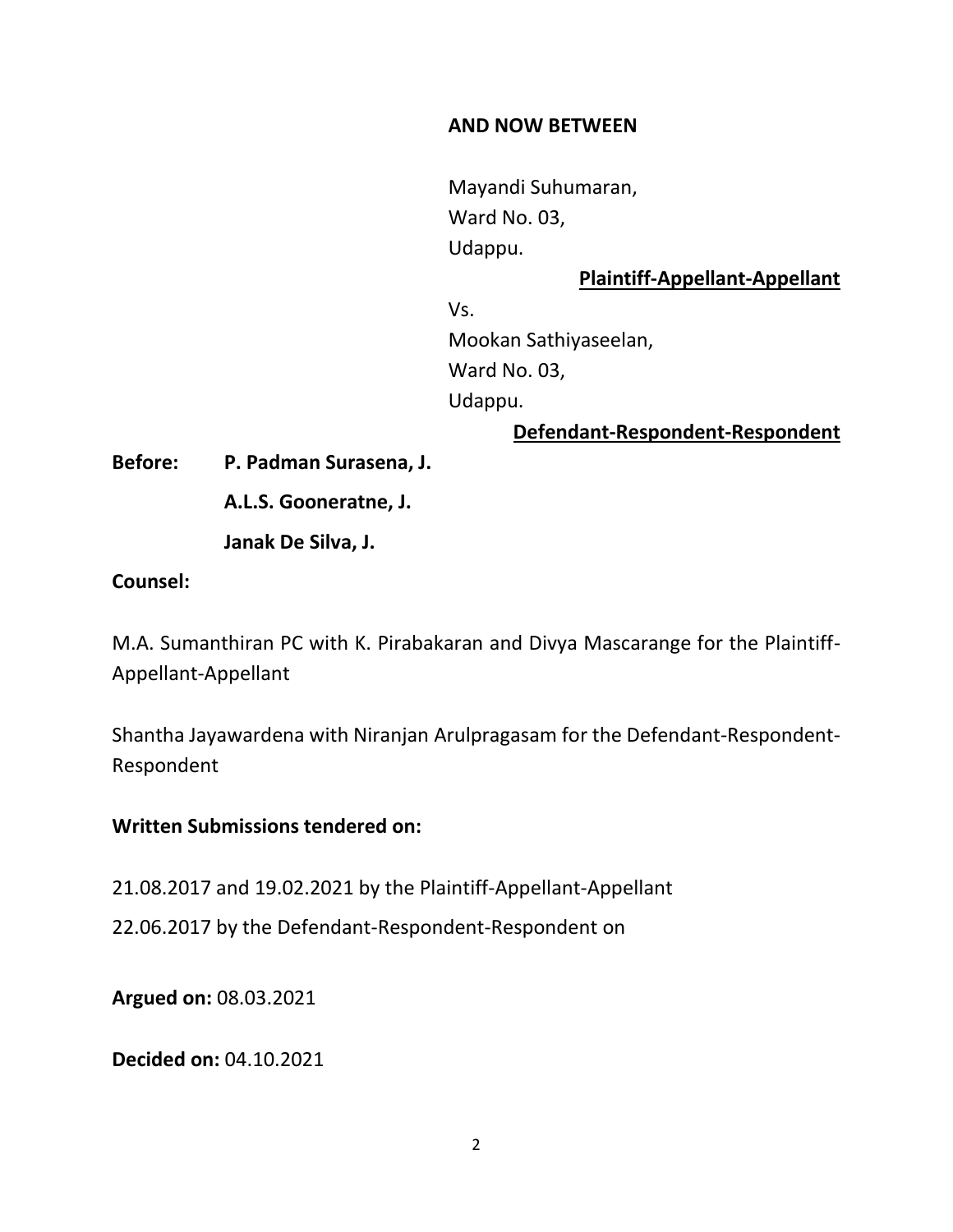# **Janak De Silva, J.**

The Plaintiff-Appellant-Appellant (hereinafter referred to as "Appellant") instituted this action against the Defendant-Respondent-Respondent (hereinafter referred to as "Respondent") seeking a declaration of title to the land called "Udappen Karai Kani" more fully described in the  $3<sup>rd</sup>$  Schedule to the plaint and for his ejectment. The Respondent made a cross-claim for a declaration of title based on prescriptive title.

The learned District Judge dismissed the action on the basis that the Appellant had failed to establish his title to the corpus. The cross-claim of the Respondent was also dismissed on the same basis.

Aggrieved by the judgment of the District Court, the Appellant appealed to the High Court of Civil Appeal of the North Western Province holden in Kurunegala which appeal was dismissed and hence this appeal.

Leave to appeal has been granted on the following questions of law:

- 1. Have their Lordships of the High Court erred in law when they came to the finding that 'the admission of the deeds in evidence itself is not proof of title'?
- 2. Have their Lordships of the High Court erred in law when they come to the finding that the admitted documents P1, P2 and P3 need further proof in terms of Section 68 of the Evidence Ordinance?
- 3. Have their Lordships of the High Court erred in law when they failed to appreciate that admitted documents P1, P2 and P3 are evidence for all purposes of law?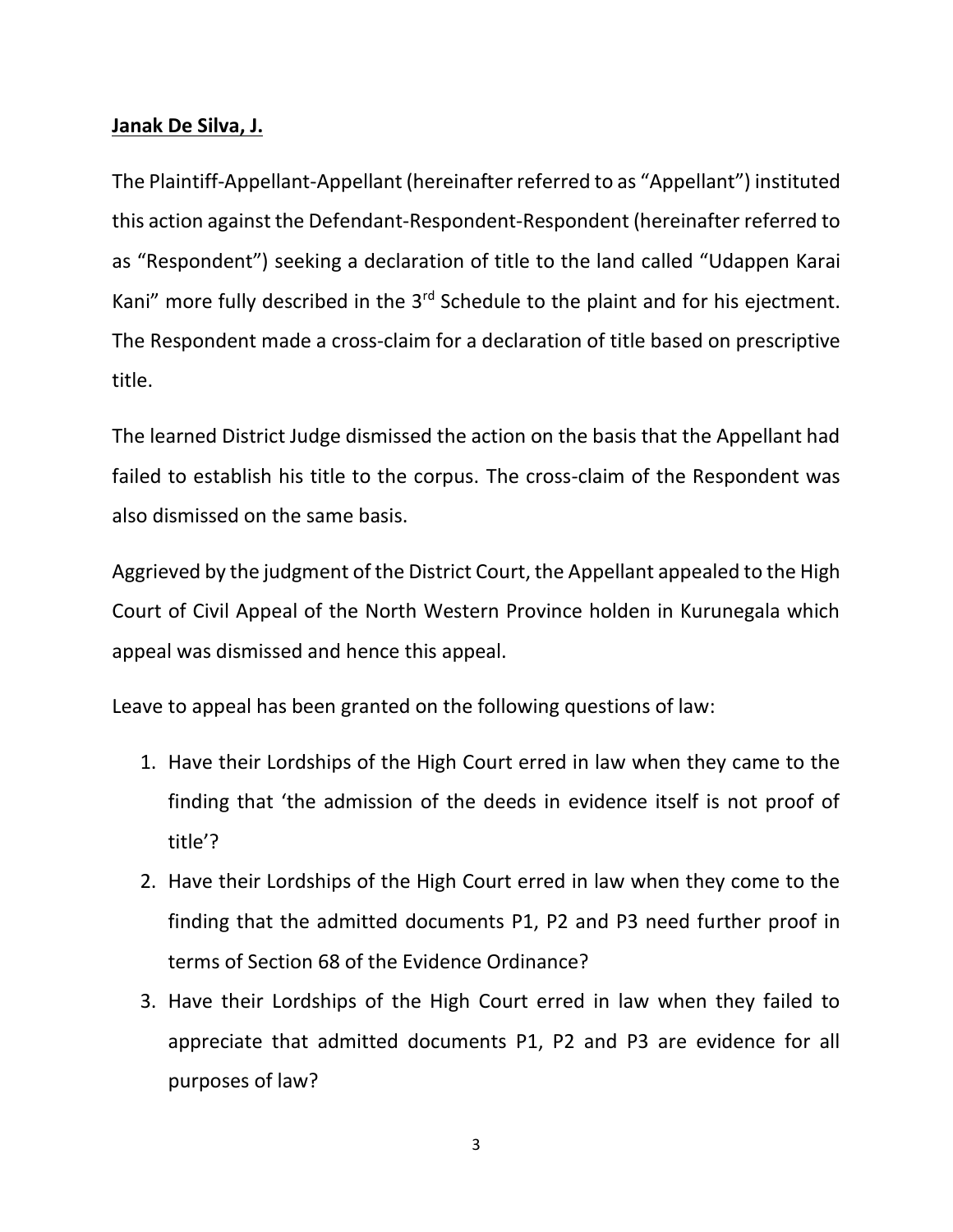- 4. Have their Lordships of the High Court erred in law when they failed to appreciate that there was no further proof needed to establish the title of the Plaintiff in view of the admission of documents P1, P2 and P3?
- 5. Whether the objection raised in respect of the deeds marked P1, P2 and P3 prior to the commencement of the Defendant's case on 16.08.2006 is a valid and acceptable objection to the admissibility of the same?

The crux of the Appellant's case is that he obtained title to the corpus by deeds marked P1, P2 and P3 executed in his favour by Sinna Kathirkamanapillai Sella Kaliamma. These deeds were objected to when first produced and therefore were marked subject to proof but were read in evidence without any objection at the end of the case of the Appellant. It is on this basis that the Appellant contends that they are evidence for all purposes and that no further proof is required. However, the Respondent counters by claiming that the requirements in section 68 of the Evidence Ordinance have not been satisfied and hence the three deeds P1, P2 and P3 cannot be used as evidence. Questions of law Nos. 2, 3 and 5 cover these conflicting arguments.

The contrasting positions taken by the parties are based on several authorities emanating from this Court. In *Sri Lanka Ports Authority and Another v. Jugolinija-Boal East* [(1981) 1 Sri.L.R. 18 at 24] Samarakoon C.J. held that:

*"If no objection is taken when at the close of a case documents are read in evidence they are evidence for all purposes of the law. This is the cursus curiae of the original Civil Courts."*

This was cited with approval and followed in *Balapitiye Gunananda Thero v. Thalalle Methananda Thero* [(1997) 2 Sri.L.R. 101].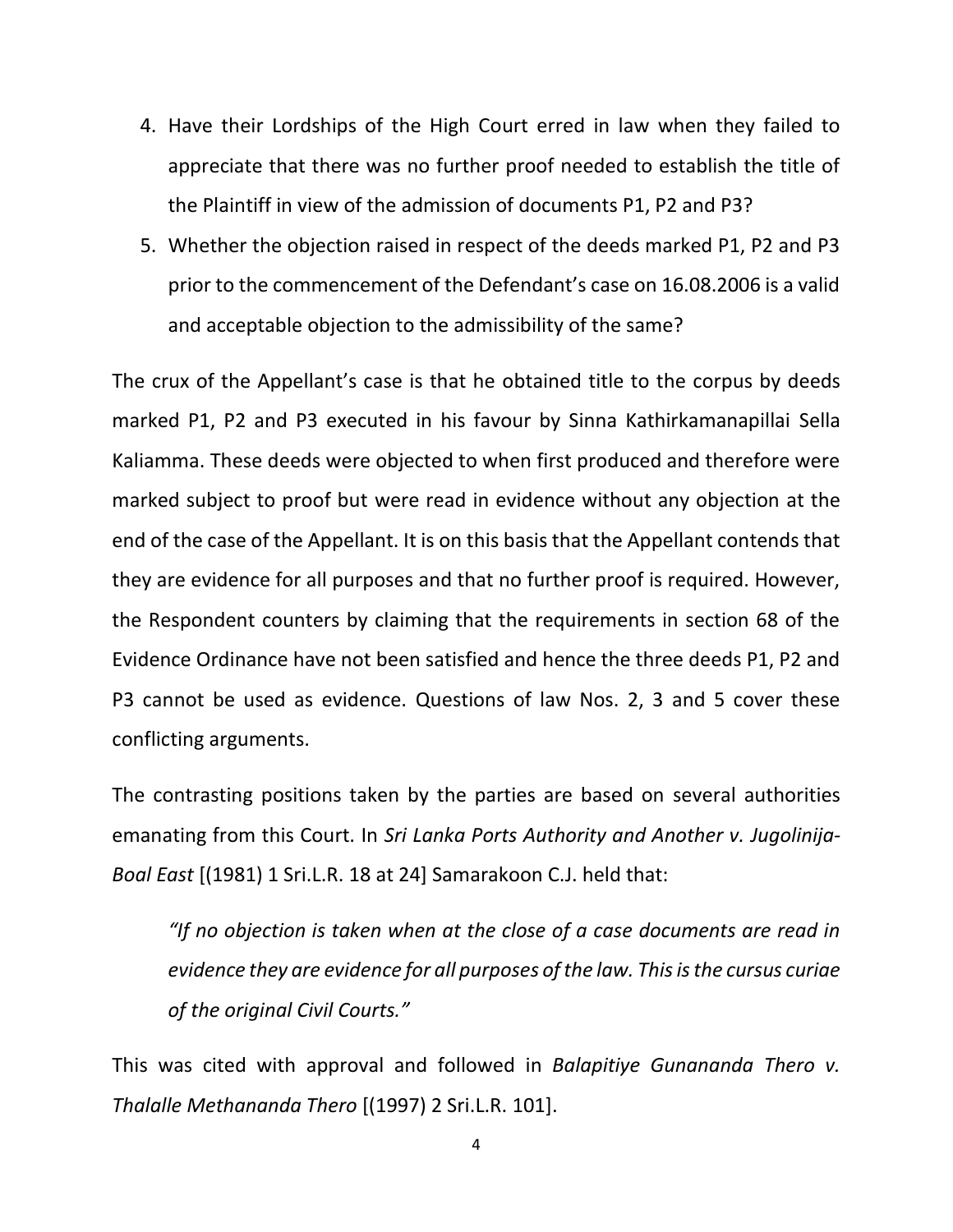However, this Court has recently held that those authorities do not apply to a document which is required by law to be attested and that such a document can be used in evidence only if the requirements in section 68 of the Evidence Ordinance are satisfied [*Mohamed Naleem Mohamed Ismail v. Samsulebbe Hamithu* (S.C. Appeal 04/2016, S.C.M. 02.04.2018), *Dadallage Mervin Silva v. Mohamed Rosaid Misthihar* (S.C. Appeal 45/2010, S.C.M. 11.06.2019)]. Nonetheless, Amarasekera J. has in his minority judgment in *Kugabalan v. Ranaweera* [S.C. Appeal 36/2014, S.C.M. 12.02.2021] held that in a civil action, if the relevant document is not impeached or challenged through issues, the ratio in *Jugolinija-Boal East* is still valid and applies even with regard to deeds, but if the deed is impeached or challenged through an issue raised, it has to be proved as per the provisions of Evidence Ordinance.

In my view, there is no need for this court to venture into examining questions of law Nos. 2, 3 and 5 and the different views taken in the above cases.

The principal submission of the Appellant, as embodied in questions of law Nos. 1 and 4 is that once the deeds marked P1, P2 and P3 are admitted in evidence, no further evidence is required to prove the title of the Appellant.

Therefore, the matter before court can be decided by examining these two questions of law only, without consideration of questions of law Nos. 2, 3 and 5. The reason is that even where a deed of transfer can be used in evidence after having satisfied the requirements in section 68 of the Evidence Ordinance, its contents are not conclusive as to the title of the vendor.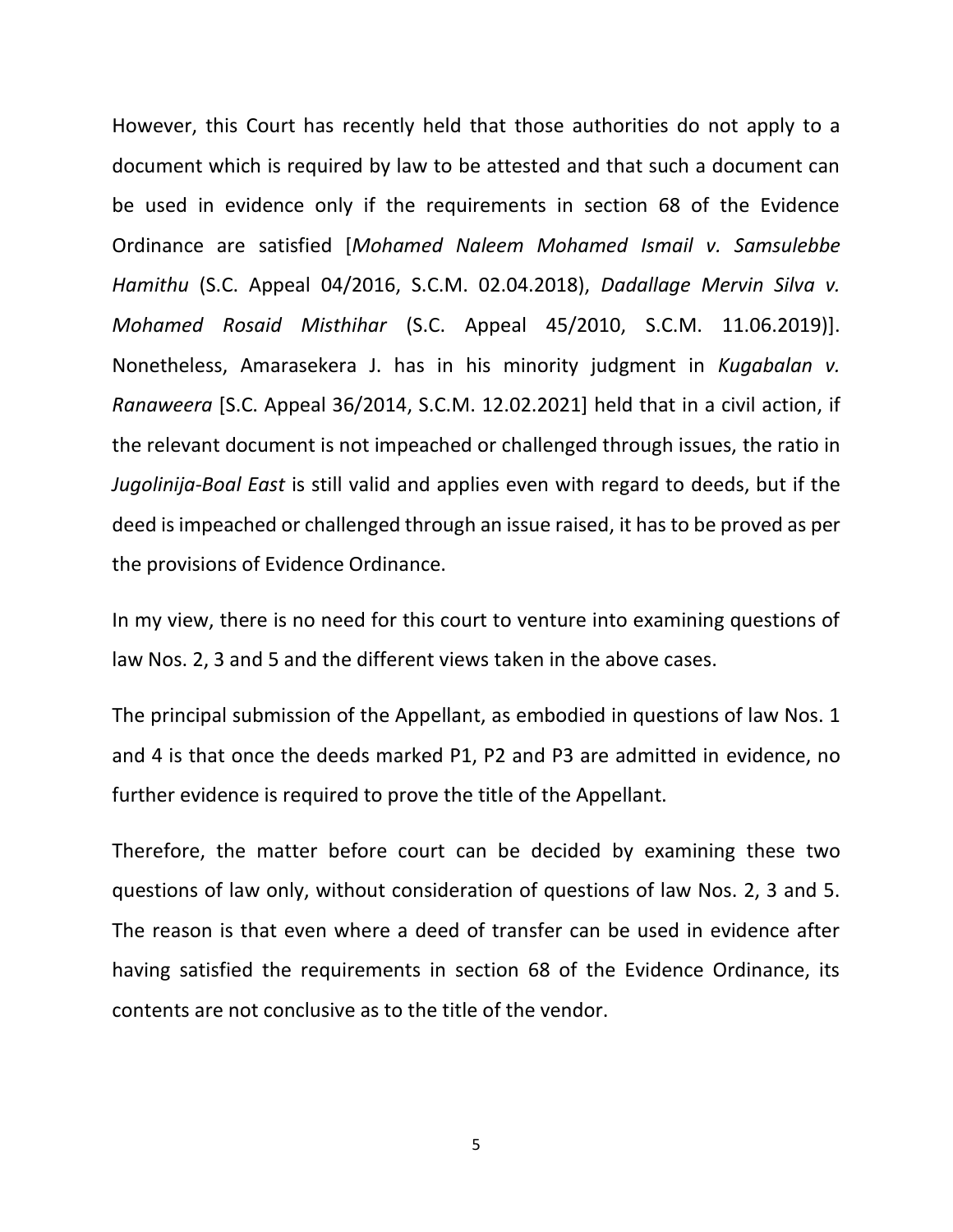Let me explain this statement in some detail. Section 3 of the Evidence Ordinance states that a fact is said to be *"proved"* when, after considering the *matters* before it, the court either believes it to exist or considers its existence so probable that a prudent man ought, under the circumstances of the particular case, to act upon the supposition that it exists. It goes on to state that a fact is said to be *"disproved"* when, after considering the *matters* before it, the court either believes that it does not exist, or considers its non-existence so probable that a prudent man ought, under the circumstances of the particular case, to act upon the supposition that it does not exist.

Clearly the court is directed to consider all matters before it in deciding whether a fact has been proved or not. In the case of a deed of transfer, the contents of the deed itself is not conclusive evidence of the title of the vendee as submitted on behalf of the Appellant.

For example, a deed of transfer may state that A sold to B the land more fully described therein. The recital may further state that A had good title to the land due to its sale to A by C. However the probative value of the contents of this deed, though admitted in evidence, will be impinged if evidence is led to prove that in fact C did not have good title to pass onto A.

Therefore I will examine the factual situation on the hypothesis that deeds marked P1, P2 and P3 can be used in evidence.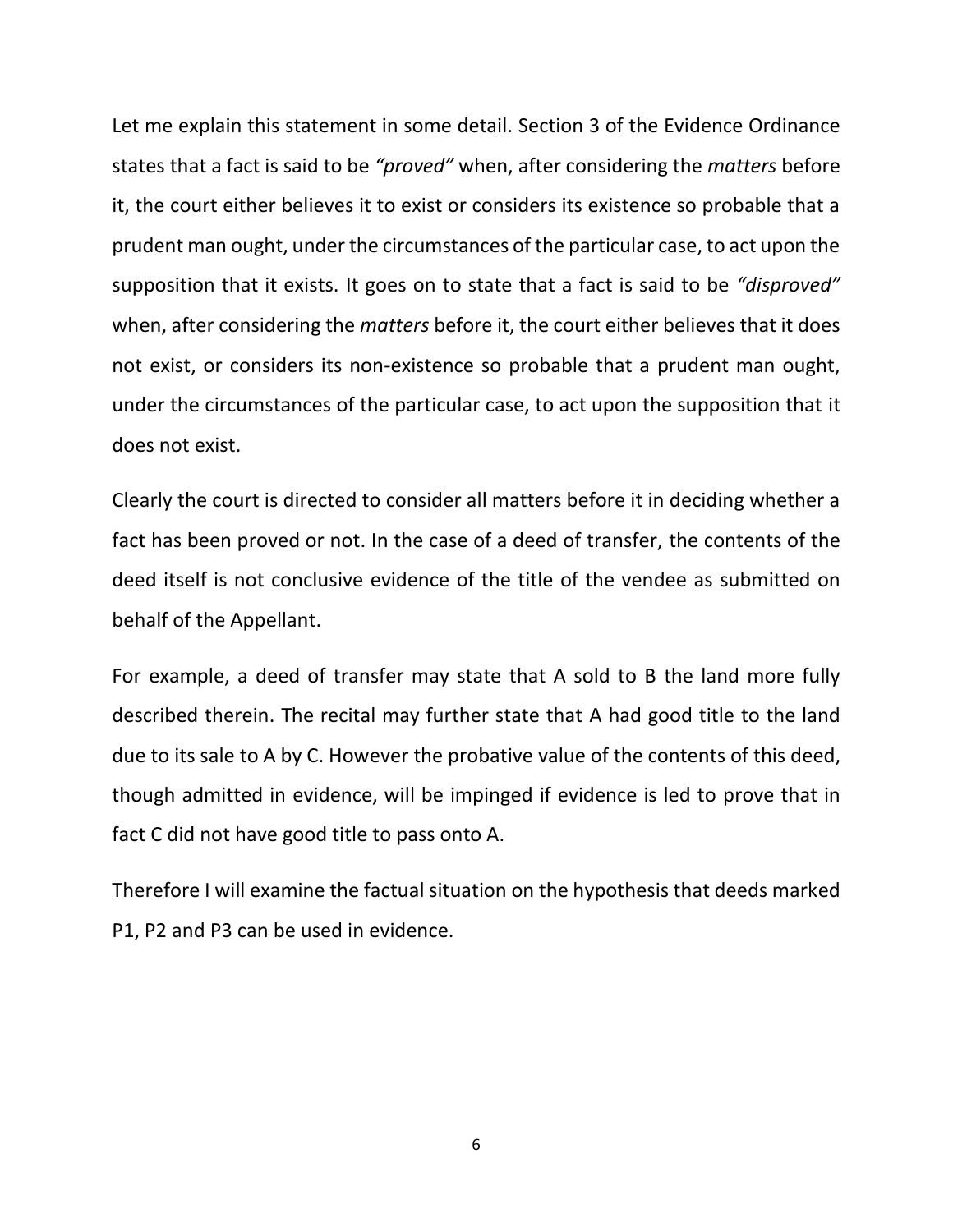I observe that the title of his predecessor is set out in all three deeds relied on by the Appellant marked P1, P2 and P3.

In deed No. 17634 dated 17<sup>th</sup> November 2000 (P1) attested by M.M. Iqbal, Notary Public, the recital describes the title of Sinna Kathirkamanapillai Sella Kaliamma as follows:

*"upon inheritance from my Father-in-Law Muthu Vyran Muthurakku Pillai who possessed upon deed No. 1670 dated 1932.7.6 and attested by F. Thambyaiah of Chilaw Notary Public and by deed No. 10945 of 1924.4.15 and attested by B.N.F. Jayasekera of Chilaw Notary Public. (inheritance and undisturbed possession devolved on me though (sic) my late husband Muthu Rakku Kathikamanpillai, for well over thirty (30) years)…"*

In deed No. 17635 dated 17<sup>th</sup> November 2000 (P2) attested by M.M. Igbal, Notary Public, the recital describes the title of Sinna Kathirkamanapillai Sella Kaliamma as follows:

*"upon inheritance from my Father-in-Law Muthu Vyran Muthu Rakkupillai who possessed upon deed No. 1000 dated 1930.9.9 and attested by F. Thambyaiah of Chilaw Notary Public and by deed No. 1467 dated 1930.9.20 attested by F. Thambyaiah of Chilaw Notary Public. (The inheritance and undisturbed and uninterrupted possession devolved on me through my late husband Muthu Rakku Kathikamanpillai, for well over thirty (30) years…"*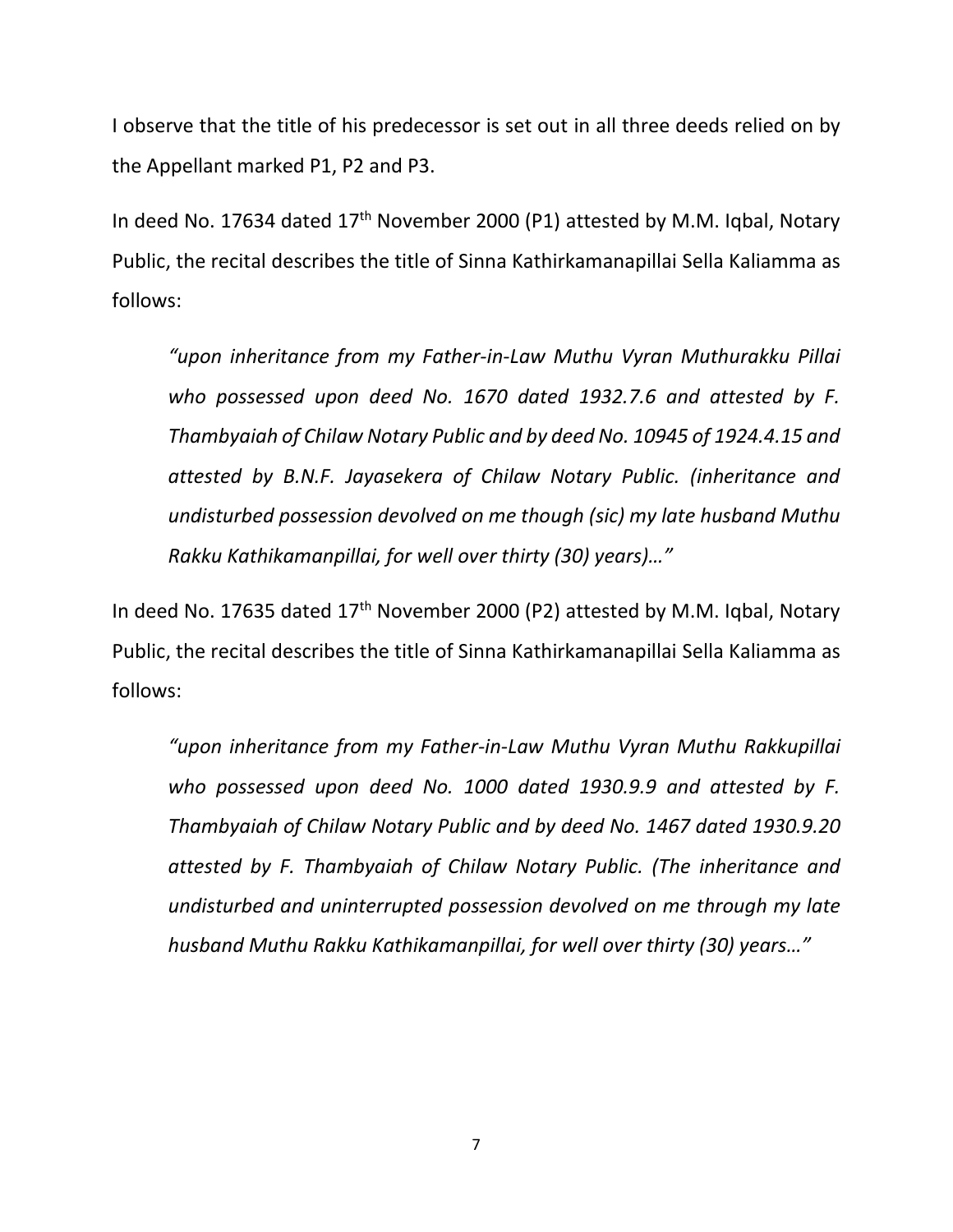In deed No. 17636 dated 17<sup>th</sup> November 2000 (P3) attested by M.M. Iqbal, Notary Public, the recital describes the title of Sinna Kathirkamanapillai Sella Kaliamma as follows:

*"upon inheritance from my late Father-in-Law Muthu Vyran Muthu Rakkupillai who possessed upon deed No. 575 dated 1925.6.20 and attested by F. Thambyaiah of Chilaw Notary Public, by deed No. 11335 of 1924.10.4 and deed No. 974 of 1912.7.15 and deed No. 19289 of 1935.8.3 and all three deeds attested by B.N.F. Jayasekera of Chilaw Notary Public.. (The inheritance and undisturbed possession devolved on me through my late husband Muthu Rakku Kathikamanpillai over 30 years…"*

No doubt the recital of a deed may be relevant and have some evidentiary value. In *Cooray v. Wijesuriya* (62 N.L.R. 158) it was held that where the recital of a deed sets out a family relationship of the vendor, such a statement would be very strong evidence of the family relationship. However, the probative value of the contents of a recital in a deed depends on the facts and circumstances of each case.

In the present case the recital of the three deeds P1, P2 and P3 sets out the relationship between Sinna Kathirkamanapillai Sella Kaliamma, her husband Muthu Rakku Kathikamanpillai and his father Muthu Vyran Muthurakku Pillai which may support her title by inheritance as claimed. However, the Respondent led in evidence the testamentary proceedings in D.C. Colombo Case No. 17770/T (V2) pertaining to the estate of Muthu Rakku Kathikamanpillai wherein the letters of administration was issued in favour of Sella Kaliamma Kadirgamanpillai. Admittedly the corpus is not included in the inventory filed of record therein.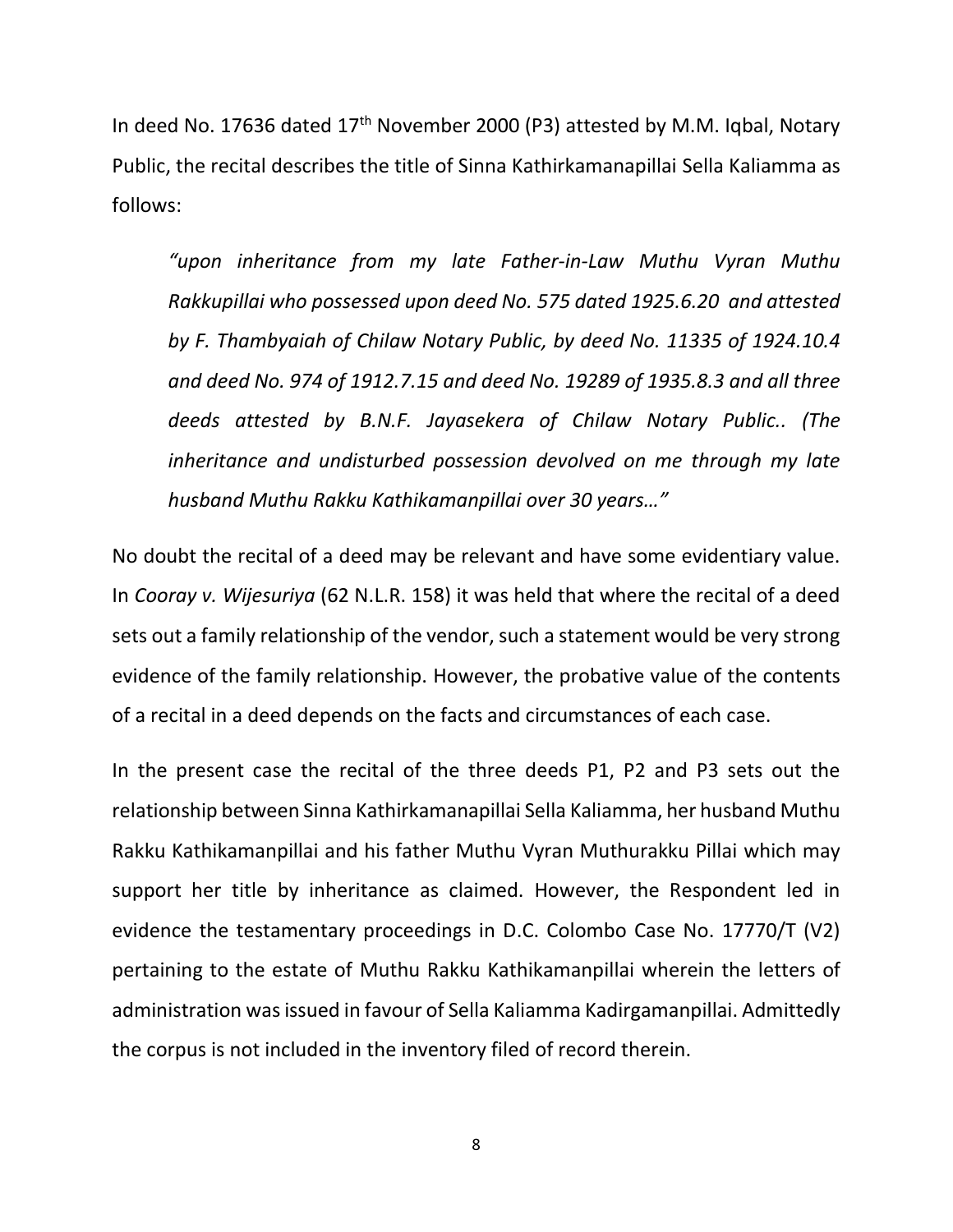Nonetheless, this by itself is insufficient to negate the alleged title of Sinna Kathirkamanapillai Sella Kaliamma to the corpus for it has been held in *Silva v. Silva* (10 N.L.R. 234) that on the death of a person, his estate, in the absence of a will, passes at once by operation of law to his heirs and the dominium vests in them. In *De Zoysa v. De Zoysa* (26 N.L.R. 472) it was held that no conveyance from the executors is necessary for the purpose of vesting title in the heirs.

Moreover, in *Hassen Hadjiar v. Levane Marikar* (15 N.L.R. 275) it was held that section 547 of the Civil Procedure Code, while it penalizes, does not prohibit, the transfer of property which ought to have been, but has not been, administered. In *W. S. Fernando v. W. E. J. Dabarera* (77 N.L.R. 127) it was held that when an action for declaration of title to a land belonging to a deceased person's estate is instituted by a person claiming to be a successor-in-title of the deceased, section 547 of the Civil Procedure Code does not expressly prohibit the maintenance of the action on the ground that the name of the land is not included in the inventory filed in the testamentary action relating to the estate of the deceased owner. This position was reiterated in *Ratnayake and Others v. Kumarihamy and Others* [(2002) 1 Sri.L.R. 65] when it was held that the non-inclusion of a land in a testamentary proceeding for the administration of an estate of a deceased, cannot in any manner, defeat the title of the deceased and his heirs.

However, the pivotal question in relation to the title of Sinna Kathirkamanapillai Sella Kaliamma arises from the affidavit she filed in the above testamentary proceedings dated  $20<sup>th</sup>$  of July 1957. She avers, at paragraph 4 therein, that in addition to her, there are several other heirs of Muthu Rakku Kathikamanpillai. Then the question is how she alone could claim title to the corpus in the absence of any other evidence of having obtained exclusive title thereto.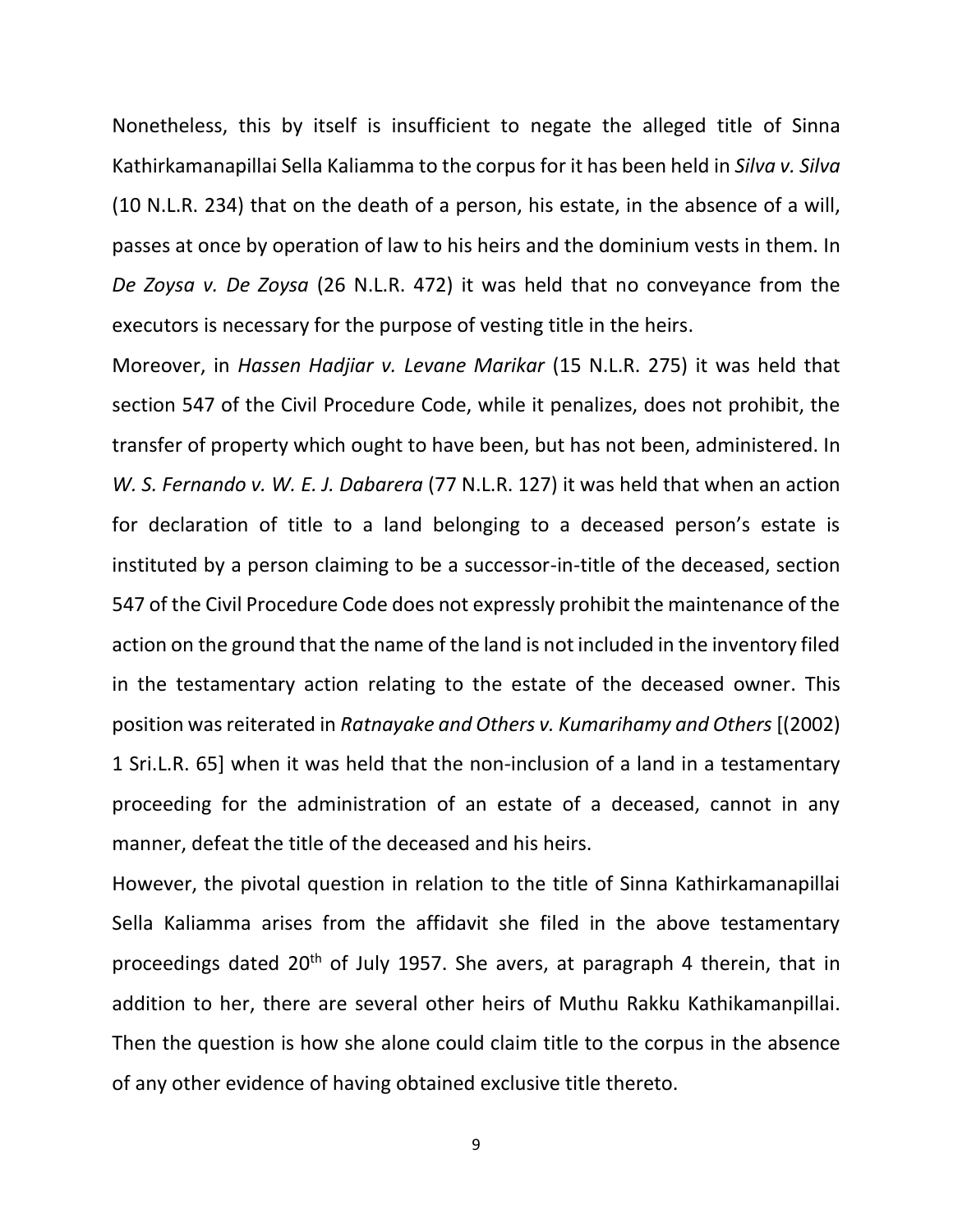Furthermore, there is also a serious question whether in fact the title to the corpus was actually vested in the father-in-law of Sinna Kathirkamanapillai Sella Kaliamma as claimed. If the facts in the recital in deed No. 17635 dated  $17<sup>th</sup>$  November 2000 (P2) are considered*,* F. Thambyaiah, Notary Public attested deed No. 1000 on 1930.9.9 and later attested deed No. 1467 on 1930.9.20 which means he had attested 467 deeds within a period of eleven days up to 1930.9.20.

This fact combined with the absence of the corpus in the inventory filed in the testamentary proceedings, the statement of Sinna Kathirkamanapillai Sella Kaliamma in the testamentary proceedings that there are other heirs of her deceased husband Muthu Rakku Kathikamanpillai raises a serious doubt on the alleged title of the Sinna Kathirkamanapillai Sella Kaliamma.

Moreover, all three deeds P1, P2 and P3 were attested in the year 2000, three years prior to the institution of this action, and the recitals therein refers in detail to eight deeds by which the father-in-law of Sinna Kathirkamanapillai Sella Kaliamma allegedly acquired title to the corpus. Despite being possessed with such details, the Appellant did not seek to lead any of those eight deeds in evidence. Neither was any explanation given for the failure to do so. In fact, under cross–examination, he contended that he bought the corpus after examining all the old deeds and on the advice of his lawyer [Appeal Brief, page 123] which means the Appellant had access to the old deeds. However, no reason was given for the non-production of those deeds.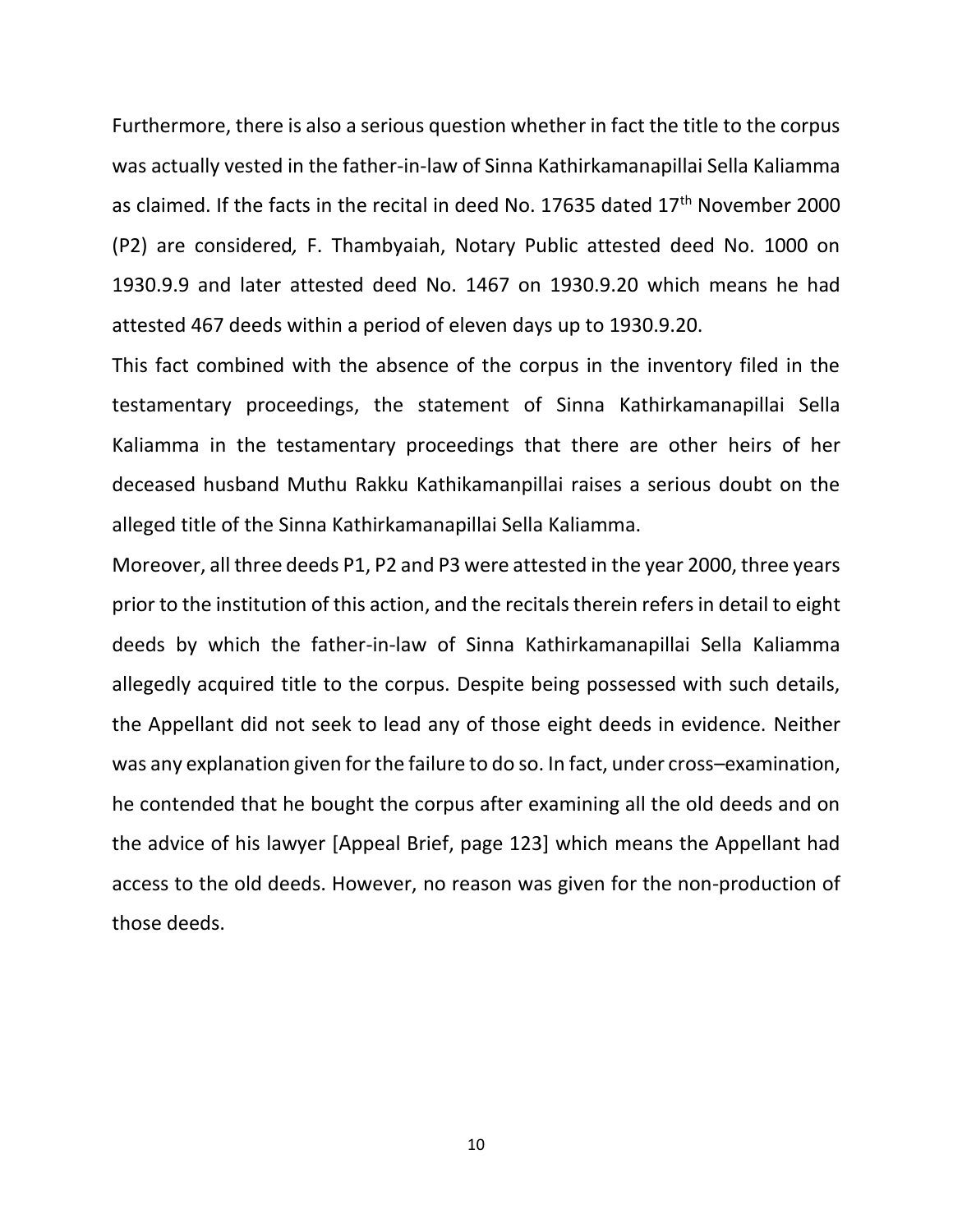It is true that the Appellant also sought to rely on the alleged prescriptive title of Sinna Kathirkamanapillai Sella Kaliamma and her predecessors to the corpus. In *Carolis Appu v. Anagihamy* (51 N.L.R. 355) it was held that it is permissible that the period of possession of an intestate person can be tacked on to the possession of his heirs for the purpose of computing the period of ten years. Indeed upon a perusal of the recital to the three deeds P1, P2 and P3, it is clear that Sinna Kathirkamanapillai Sella Kaliamma did in fact seek to transfer the prescriptive rights allegedly acquired by her and her predecessors to the Appellant. In fact in the absence of such an intention to transfer prescriptive title as reflected in the deed of transfer, the Appellant is not entitled in law to rely on any prescriptive title of Sinna Kathirkamanapillai Sella Kaliamma [*Fernando v. Podi Sinno* (6 C.L.R. 73), *Dingirimahatmaya v. Ratnasekera* (63 N.L.R. 405)].

Nonetheless, the facts and circumstances of this case militate against the claim of prescriptive title by the Appellant. Where a party invokes the provisions of Section 3 of the Prescription Ordinance in order to defeat the ownership of an adverse claimant to immovable property, the burden of proof rests fairly and squarely on him to establish a starting point for his or her acquisition of prescriptive rights [*Chelliah v. Wijenathan et al* (54 N.L.R. 337)]. No cogent evidence was given by the Appellant as to how and when Sinna Kathirkamanapillai Sella Kaliamma had possession of the corpus. In fact, the Appellant admitted that the Defendant was in possession of the corpus at the time the three deeds P1, P2 and P3 were executed in the year 2000.

Accordingly, I hold that the Appellant has failed to prove his title as required by law.